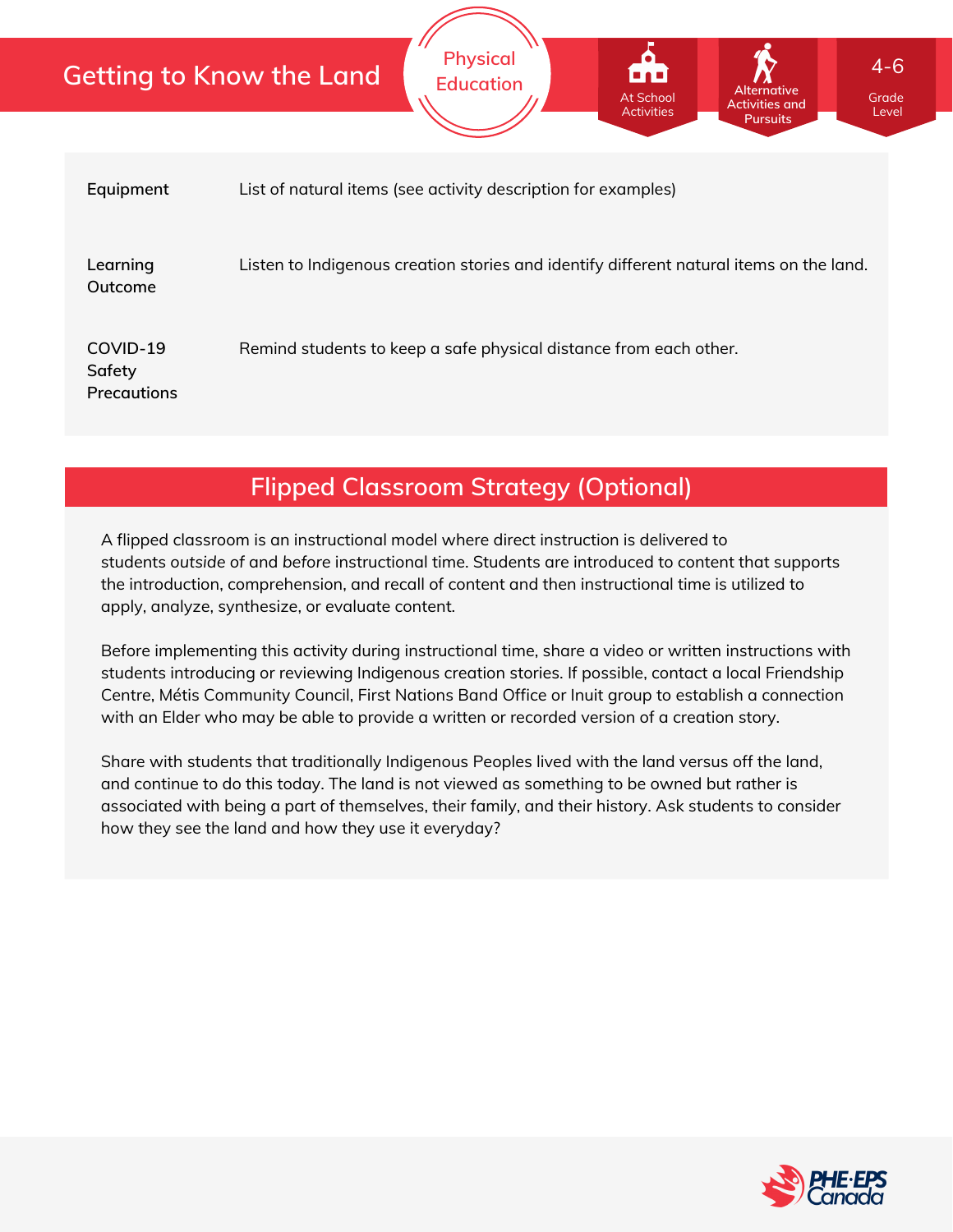## **Getting to Know the Land**

## **Activity Description**

**Physical Education**

If utilizing a flipped classroom strategy, review the creation stories that were shared with students in advance of the activity.

If not utilizing a flipped classroom strategy, consider contacting a local Friendship Centre, Métis Community Council, First Nations Band Office or Inuit group to establish a connection with an Elder who may be able to provide a written, recorded, or in-person version of a creation story. Share the creation story with students. Discuss with students that traditionally Indigenous Peoples lived with the land versus off the land, and continue to do this today. The land is not viewed as something to be owned but rather associated with being a part of themselves, their family, and their history. Ask students to consider how they see the land and how they use it everyday?

Take students to a forest, trail, or greenspace. For urban environments, consider if there is any area with natural elements (e.g., grass, trees, flowers, etc.) available to you to complete the activity. Provide students with a list of items to locate, inspect, and reflect about. For example, the list can include bark, leaves, flowers, bushes, rocks, berries, mushrooms, squirrels, birds, insects, grass, and more.

Allow students to move around the space on their own looking for the items on the list provided to them. Be sure to review safety considerations and provide students with a boundary to stay within. As student locate different items, encourage them to take time to inspect the item considering what it provides to the natural environment as well as how they, or their ancestors, connect with this natural being. After an allotted amount of time, invite students into a sharing circle to discuss their thoughts, feelings, and learnings. To read about implementing a sharing circle, click [here.](https://passthefeather.ca/sharing-circles/?v=e4b09f3f8402)

*For [comprehensive](https://www.rcaanc-cirnac.gc.ca/eng/1302868012055/1534942371387) activities, units, and stories about Indigenous Ways, visit the Teaching Resources page of Crown Indigenous Relations and Northern Affairs Canada.*

**For more information about Land-Based Education, visit the** *Teaching in Alternative Learning [Environments](https://phecanada.ca/sites/default/files/content/images/PHE%20at%20Home/Teaching%20in%20Alternative%20Learning%20Environments.pdf)* **resource of PHE Canada's** *Return to School PHE* **resources.**



Grade Level

**Alternative Activities and Pursuits**

At School **Activities** 

4-6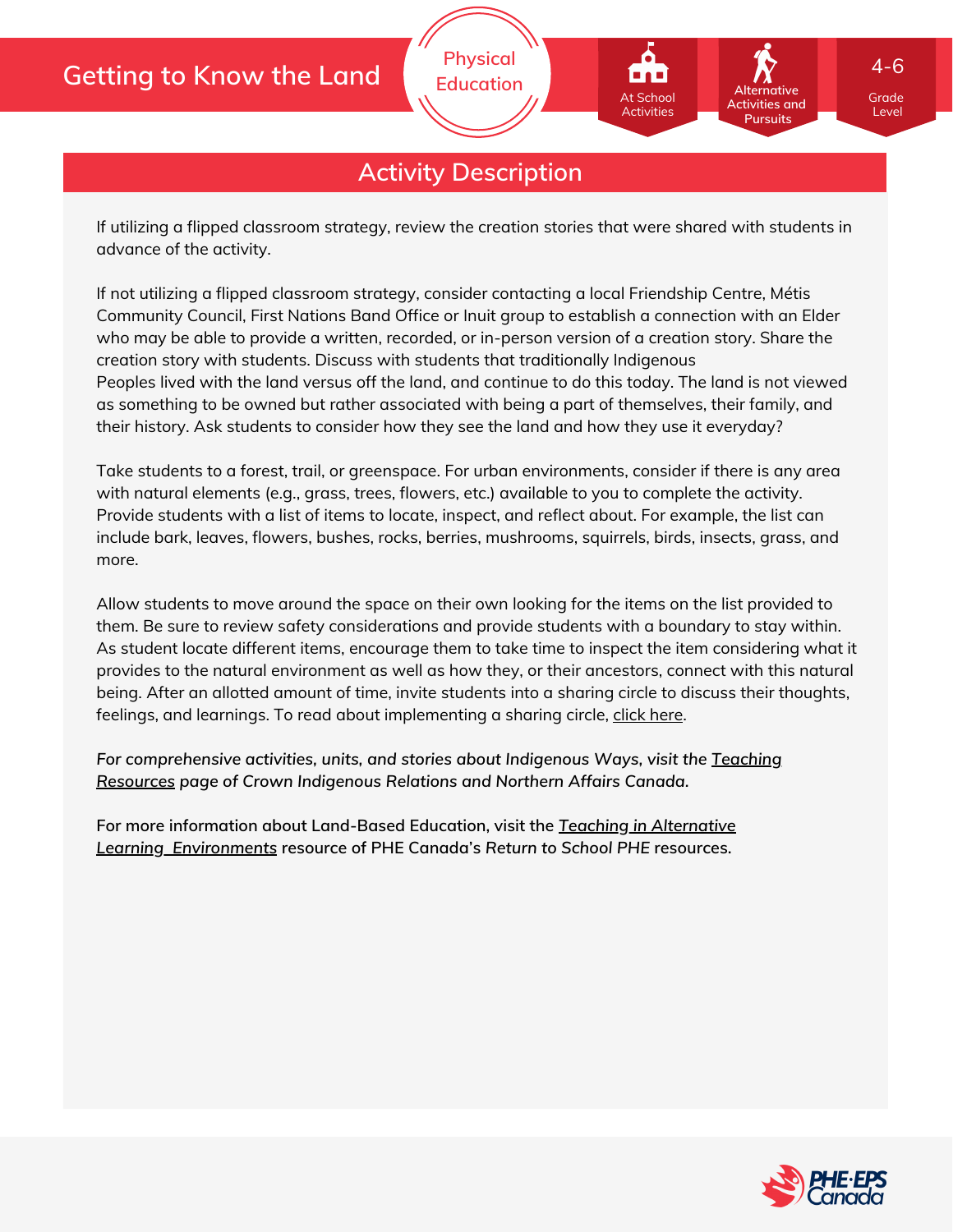## **Getting to Know the Land**

**Physical Education**

**Activities and** At School At School Activities Activities

**Pursuits** 

**Alternative**

4-6

Grade Grade Level Level

# **Physical Education**



## **MOVE**

**Develop psychomotor skills, tactics, and strategies that facilitate a variety of physical activities across diverse environments.**



#### **THINK**

**Develop cognitive skills and strategies for a variety of movement contexts that facilitate critical thinking, decision making, and problem solving.**

**Develop affective skills and strategies that facilitate healthy and safe**



#### **relationships with themselves, with others, and with their environment.**

**FEEL**

**ACT**

**Practice behaviour skills and strategies that facilitate movement competence and confidence.**



# **Competencies Reflection Questions**

Reflection is important to support learning during physical education. Consider asking students the reflection questions below and discuss the answers together.

- *How did you demonstrate respect for the land by participating in the activity?*
- *What did you notice about your thoughts and feelings as you connected with different items on the list?*



## **Inclusion Considerations**

Modifications can be made to a variety of activity components to ensure inclusion. As you plan activities, consider how everyone can be involved and how to modify or adapt the activities to ensure the full inclusion of all. The STEP framework provides modifications to the following activity components space, task, equipment, and people.

| Space                                                                                       | Task                                                                                              | E<br>Equipment                                                                               | P<br>People                                 |
|---------------------------------------------------------------------------------------------|---------------------------------------------------------------------------------------------------|----------------------------------------------------------------------------------------------|---------------------------------------------|
| Complete the activity in<br>a modified space to<br>ensure the inclusion of<br>all students. | Students observe<br>different elements of the<br>natural environment<br>without following a list. | Students use the<br>required equipment for<br>them to complete the<br>activity successfully. | Students complete the<br>activity in pairs. |